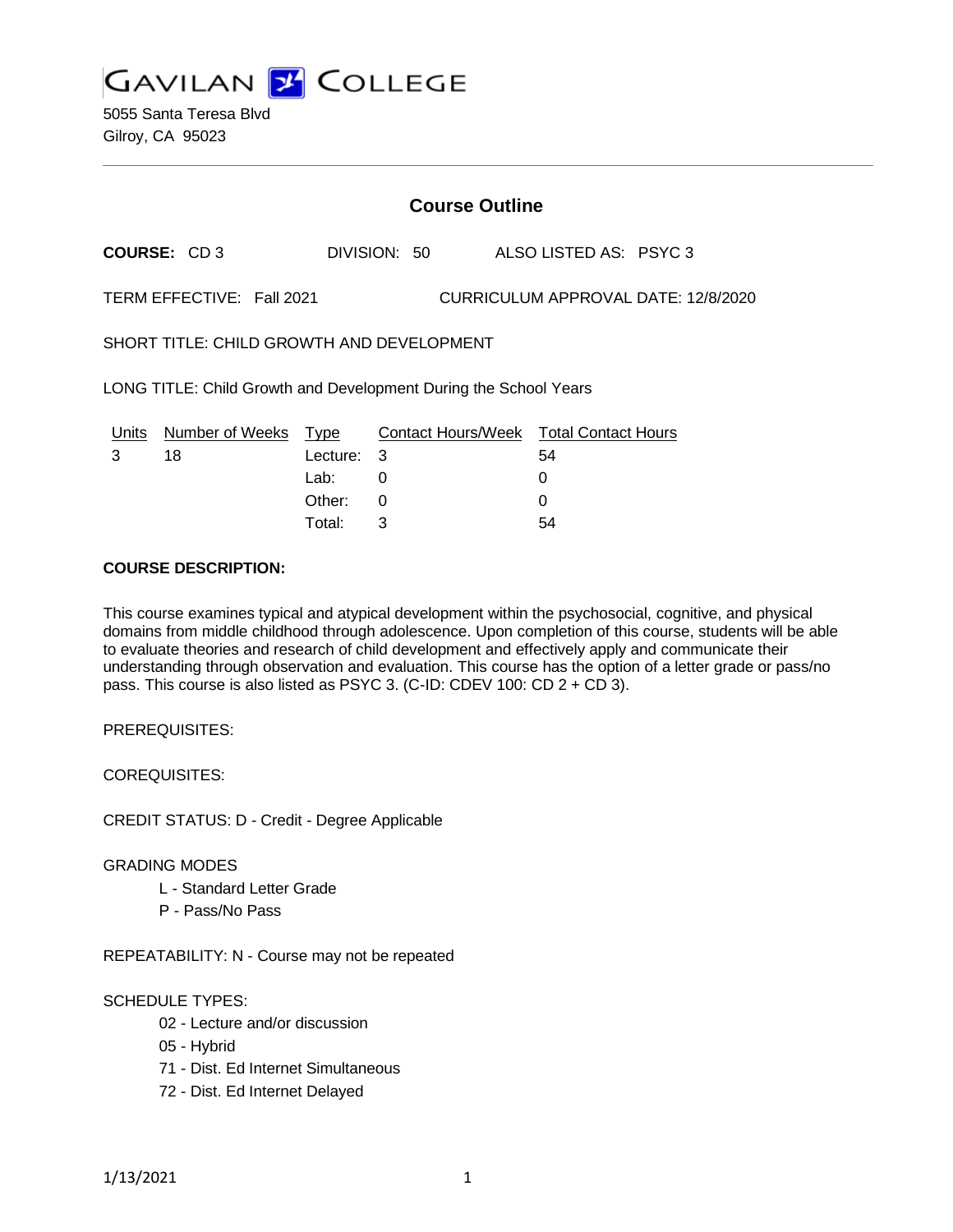### **STUDENT LEARNING OUTCOMES:**

By the end of this course, a student should:

1. Analyze how cultural, economic, political, historical contexts affect children's development from middle childhood through adolescence.

2. Analyze major developmental milestones for children from school age through adolescence in the areas of physical, psycho-social, cognitive, and language development using standard research methodologies.

3. Compare and contrast various theoretical frameworks that relate to the study of human development.

4. Apply developmental theory to the analysis of child observations, surveys, and/or interviews using valid and ethical investigative research methodologies.

5. Differentiate characteristics of typical and atypical development at various stages.

6. Analyze the importance of the early years, the interaction between maturational processes and social/environmental factors, and the effects on various areas of development.

### **CONTENT, STUDENT PERFORMANCE OBJECTIVES, OUT-OF-CLASS ASSIGNMENTS**

Curriculum Approval Date: 12/8/2020

3 Hours

Content: Overview of course and purpose; discussion of assignments; introduction to Child Development.

In-class assignment: Discuss how cultures view child development, historical context of child development.

Student Performance Objectives: Describe and explain biological and environmental factors that influence the development of children in middle childhood and adolescence.

6 Hours

Content: Theories of development; periods of development; domains of development; contexts of development and major theorists.

In class activity: Apply theoretical perspectives to a case study.

Student Performance Objectives: Examine and discuss major theories of child development; examine ways in which developmental domains are continuous, sequential, and inter-related.

3 Hours

Content: Research writing, research methods and designs.

In-class activity to design own research study in child development and critique a peer-reviewed research study.

Student Performance Objectives: Examine child development research questions, parts of a research study; research methods and elements of a research paper.

3 Hours

Content: Research writing, methods and design, theories of child development.

In-class assignments: Critique a peer-reviewed research article. Group and class discussion of own peerreviewed research article brought to class.

Student Performance Objectives: Demonstrate knowledge of current research findings as they apply to child development. Examine the factors that influence the research process. Compare and contrast various theoretical frameworks that relate to the study of human development.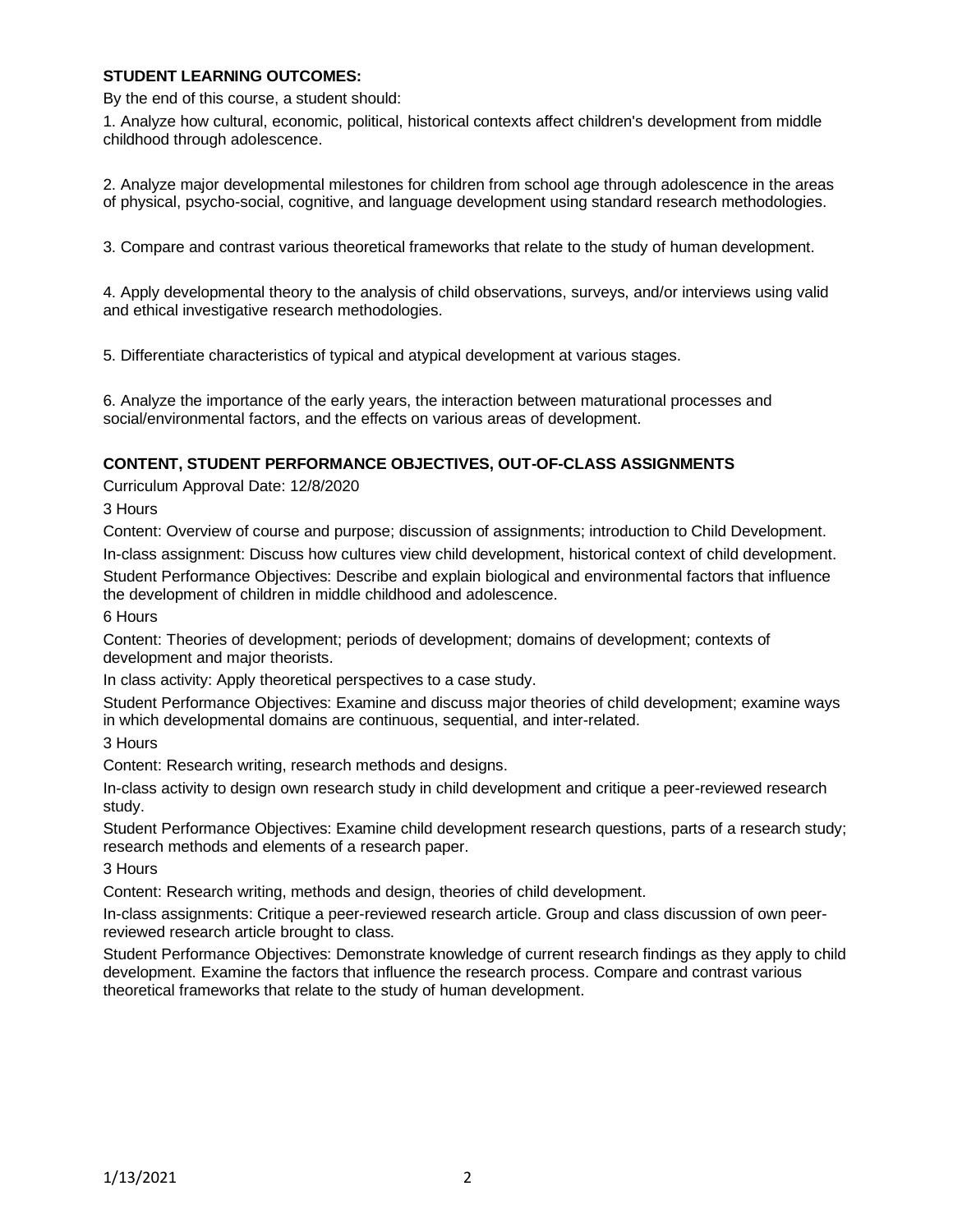# 3 Hours

Content: Physical and cognitive development of middle childhood; review of Piaget's constructivist theory; comparison of preoperational and concrete operational stages; demonstration of conservation experiments and Third Eye.

In-class assignments: Video "The Journey Through Childhood" and discussion of culture and child development; Piaget's theory.

Student Performance Objectives: Examine physical and cognitive development. Differentiate characteristics of typical and atypical development at various stages.

3 Hours

Content: Theory of intelligence and individual differences; brain development reviewed; differences in learning and school testing; memorization strategies.

In-class assignments: Activity measuring intelligence and discussing standardized testing in schools; school performance.

Student Performance Objectives: Examine physical and cognitive development in middle childhood using several theories of learning.

### 3 Hours

Content: Language, bilingualism, barriers in learning, school culture, teaching strategies, learning disabilities, cultural differences in education; culturally responsive curriculum.

In-class assignments: With a partner, apply the concepts of culturally responsive curriculum, alternative forms of classroom instruction and reciprocal teaching to a classroom case study.

Student Performance Objectives: Examine the culture and impact of education on development in middle childhood; examine and evaluate the role of teachers and other professionals in facilitating children's development; describe and explain biological and environmental factors influencing development in middle childhood. Investigate and explain the process of bilingual development.

#### 3 Hours

Content: Self-esteem; moral development; peers and parent involvement.

In-class assignments: Midterm Exam

Student Performance Objectives: Demonstrate knowledge of social/emotional development of children, both typical and atypical, in major developmental stages; examine and evaluate the role of family in facilitating children's

development; describe and explain biological and environmental factors influencing the development of identity in middle childhood.

### 3 Hours

Content: Moral development, parent, teacher and peer involvement.

In-class assignments: Class discussion regarding observation assignment, types of barriers and instruction, individual differences; discuss teacher and peer involvement.

Student Performance Objectives: Demonstrate knowledge of the physical, social/emotional, cognitive and language development of children, both typical and atypical, in major developmental stages. Demonstrate objective techniques and skills when observing, interviewing, describing and evaluating behavior in children, aged 6-12, and their caregivers of various cultures and backgrounds. Examine and evaluate the role teachers and other professionals in facilitating children's development. Describe and explain biological and environmental factors influencing the development of identity in children. Apply developmental theory to the analysis of child observations, surveys, and/or interviews using valid and ethical investigative research methodologies.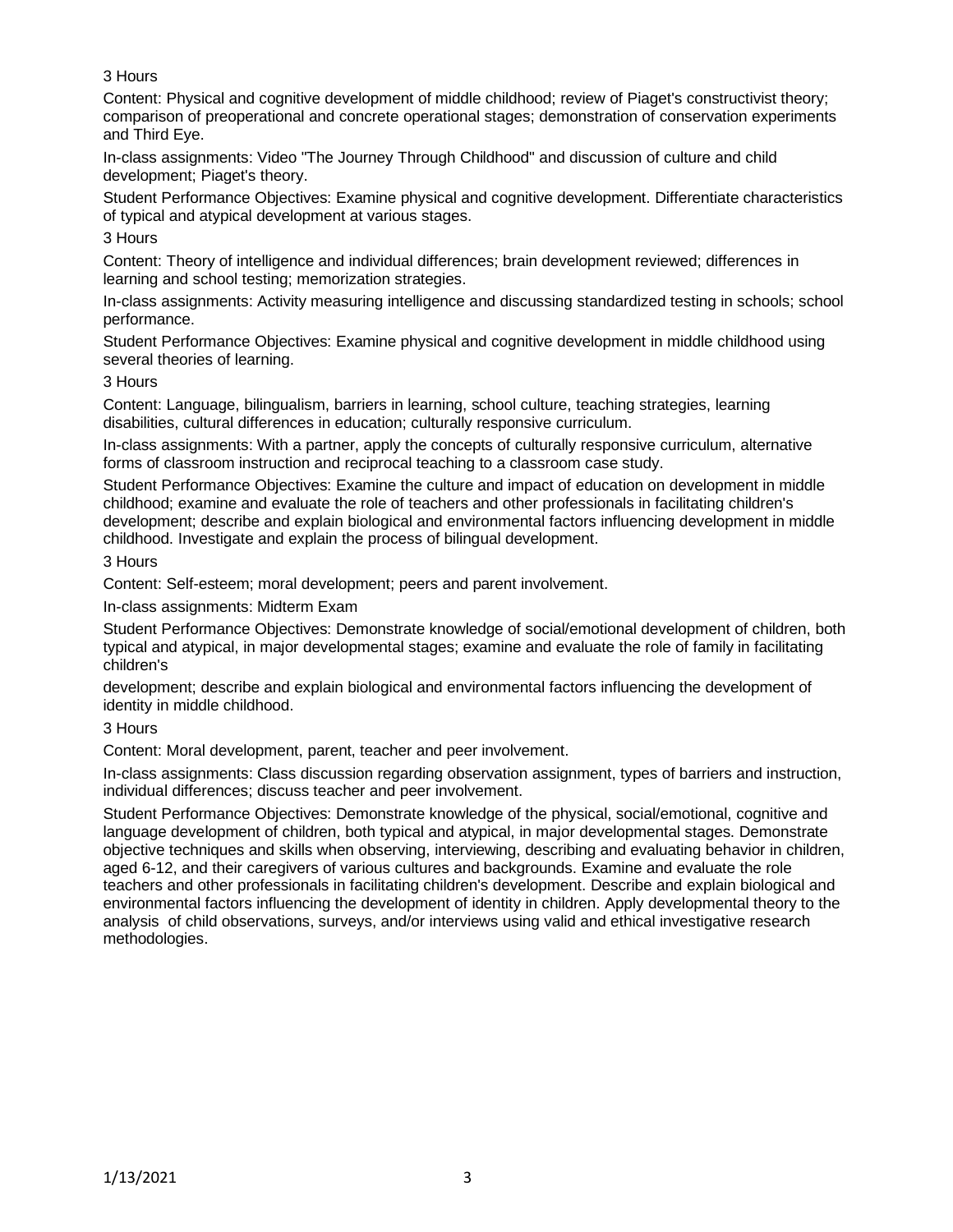## 3 Hours

Content: Physical and cognitive development in adolescence. Early and late adolescence defined, cultural expectations of adolescent development; sexual behavior; historical view of adolescence; peer and parental expectations; issues in development.

In-class assignment: Video, "The Journey through Adolescence" and related discussion.

Student Performance Objectives: Describe and explain biological and environmental factors influencing the development of identity in children ages 12-18; identify and describe risk factors and protective factors that impact families and children in the adolescent stage; examine and evaluate the effects of earlier development on later development and the effects of interactions between the individual and her/his environment; investigate and explain influences of developmental change and factors which affect atypical development.

#### 3 Hours

Content: Cognitive and physical development explained through several theories including: Kohlberg's theory of moral reasoning, Piaget's theory of formal operations, information-processing and sociocultural approaches.

In-class assignments: Video, "The Teenage Brain." Discussion of how theories relate to the teenage brain as outlined in the video and related to a case study on Kohlberg's theory of moral reasoning.

Student Performance Objectives: Examine and discuss major theories of child development, demonstrate knowledge of the physical, social/emotional, cognitive, and language development of children, both typical and atypical, in

adolescence, describe and explain biological and environmental factors influencing the development of identity in children 12-18; and examine and evaluate the role of parents, peers and teachers in children's development.

#### 3 Hours

Content: Relate physical and cognitive development to social and emotional development throughout adolescence and previous stages of development. Social and emotional development in adolescence including identity development, continued study of moral reasoning, self-regulation, aggression, prosocial behaviors, theories of social/emotional development.

Student Performance Objectives: Analyze major developmental milestones for children from conception through adolescence in the areas of physical, psychosocial, cognitive, and language development using standard research methodologies. Examine and discuss major theories of child development, demonstrate knowledge of the physical, social/emotional, cognitive, and language development of children, both typical and atypical, in adolescence, describe and explain biological and environmental factors influencing the development of identity in children 12-18; and examine and evaluate the role of parents, peers and teachers in children's development; observation and recording techniques.

### 3 Hours

Content: Relate physical and cognitive development to social and emotional development throughout adolescence and previous stages of development. Social and emotional development in adolescence including identity development, continued study of moral reasoning, self-regulation, aggression, prosocial behaviors, theories of social/emotional development; parent-teen conflict; relationships; conformity.

In-class assignments: Video on Teenage Pressures and discussion.

Student Performance Objectives: Examine and discuss major theories of child development, demonstrate knowledge of the physical, social/emotional, cognitive, and language development of children, both typical and atypical, in adolescence, describe and explain biological and environmental factors influencing the development of identity in children 12-18; and examine and evaluate the role of parents, peers and teachers in children's development.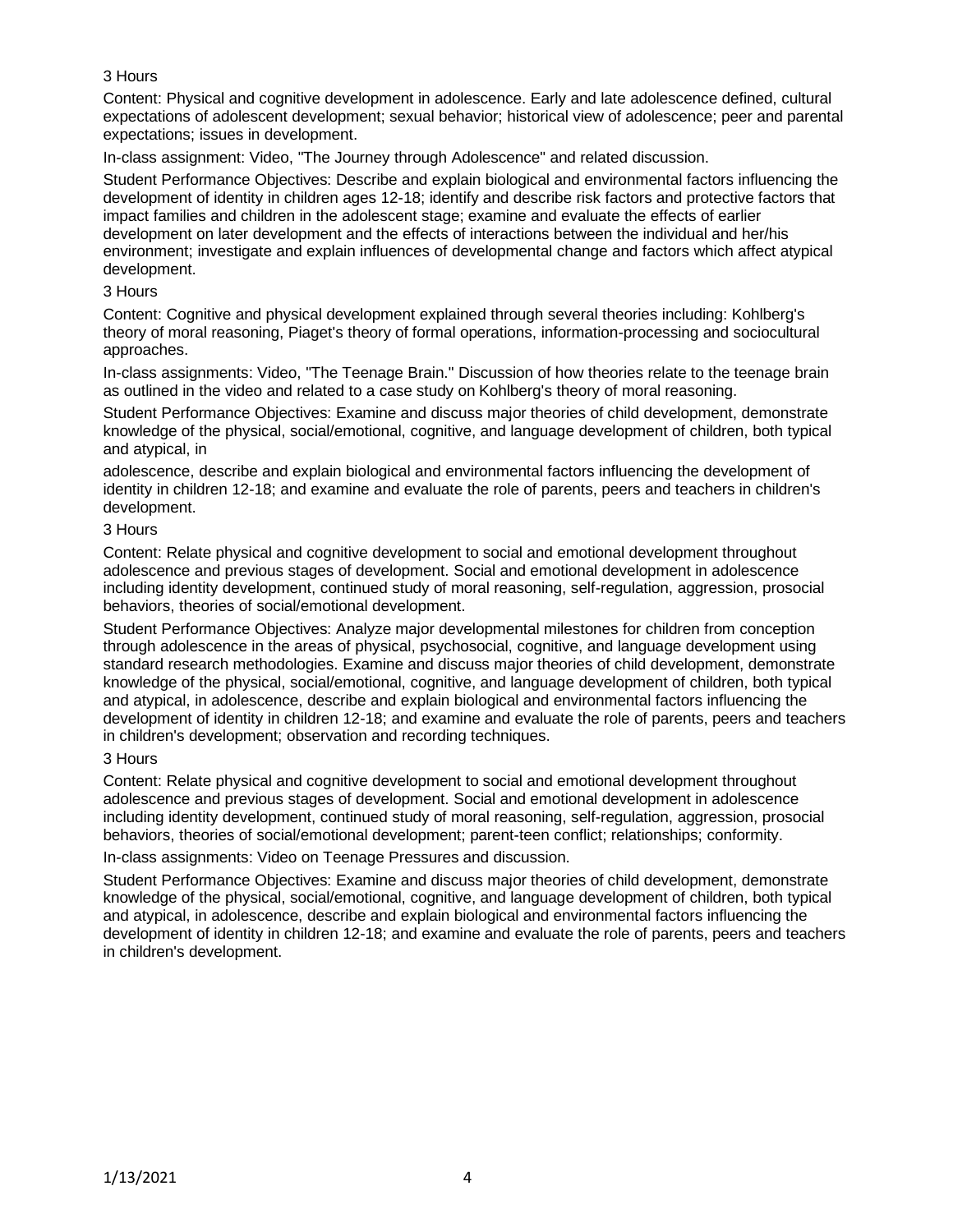# 3 Hours

Content: Social and emotional development in adolescence and as it relates to previous stages of development and physical/cognitive development; identity development, continued study of moral reasoning, self-regulation, aggression, pro-social behaviors, theories of social/emotional development; parent-teen conflict; relationships; conformity. Analyze how cultural, economic, political, historical contexts affect children's development from middle childhood through adolescence.

In-class assignment: Discuss observational assignment in groups and with the class using a handout; oral presentations.

Student Performance Objectives: Demonstrate knowledge of current research findings as they apply to child development, examine the factors that influence the research process. Examine and discuss major theories of child development, demonstrate knowledge of the physical, social/emotional, cognitive, and language development of children, both typical and atypical, in adolescence, describe and explain biological and environmental factors influencing the development of identity in children 12-18; and examine and evaluate the role of parents, peers and teachers in children's development; observation and recording techniques.

#### 7 Hours

Content: Current research findings as they apply to child development. Oral presentations of research papers; final exam review.

Student Performance Objectives: Demonstrate knowledge of current research findings as they apply to child development. Examine the factors that influence the research process. Social and emotional development in early childhood including identity development, the development of morality, self-regulation, aggression, prosocial behaviors, theories of social/emotional development. Examine and discuss major theories of child development, demonstrate knowledge of the physical, social/emotional, cognitive, and language development of children, both typical and atypical, in adolescence, describe and explain biological and environmental factors influencing the development of identity in children 12-18; and examine and evaluate the role of parents, peers and teachers in children's development; observation and recording techniques. Analyze the importance of the early years, the interaction between maturational processes and social/environmental factors, and the effects on various areas of development..

2 Hours

Final Exam

# **METHODS OF INSTRUCTION:**

Lecture, in-class activities, out-of-class activities, videos, class assignments, demonstrations, observations.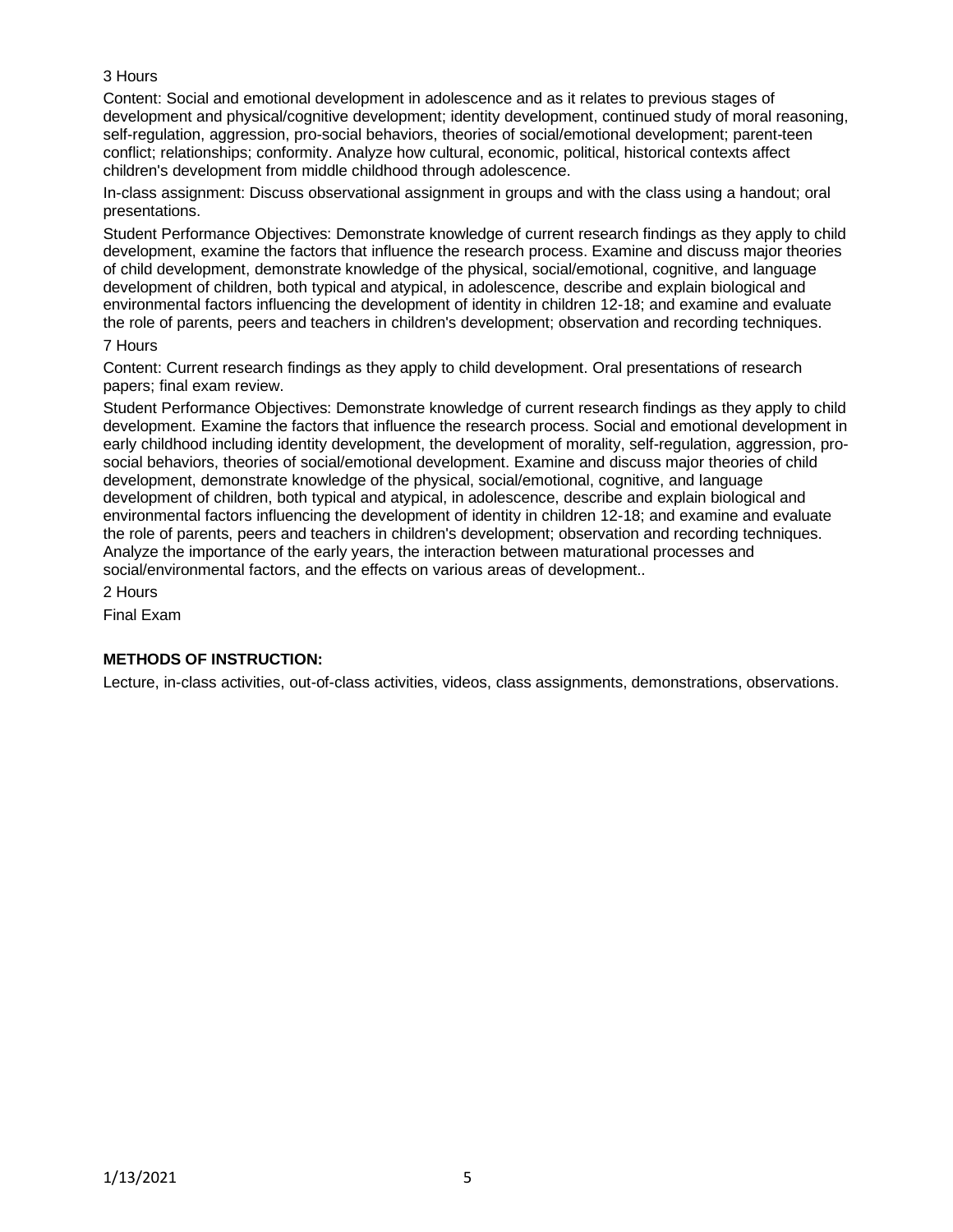## **OUT OF CLASS ASSIGNMENTS:**

Required Outside Hours: 13

Assignment Description:

Observation of various programs, family life experiences of typically and atypically developing children.

Required Outside Hours: 20

Assignment Description: Research developmental milestones, typical and atypical development of children 5-18 years of age.

Required Outside Hours: 30

Assignment Description:

Read the textbook and course materials.

Required Outside Hours: 20

Assignment Description:

Research and review scholarly articles concentrating on a self selected topic of child development during the school years and adolescence.

Required Outside Hours: 10

Assignment Description:

Research and prepare presentation on the developing middle school child and the adolescent.

Required Outside Hours: 15

Assignment Description:

Prepare essays and documentation of student learning.

# **METHODS OF EVALUATION:**

Writing assignments Percent of total grade: 25.00 % Percent range of total grade: 20% to 50% Written Homework; Term or Other Papers; Other: Observation **Assignments** Problem-solving assignments Percent of total grade: 20.00 % Percent range of total grade: 10% to 20% Exams Skill demonstrations Percent of total grade: 30.00 % Percent range of total grade: 20% to 40% Class Performance/s; Field Work Objective examinations Percent of total grade: 20.00 % Percent range of total grade: 20% to 40% Multiple Choice; True/False Other methods of evaluation Percent of total grade: 5.00 % Percent range of total grade: 5% to 20% Oral Presentation

# **REPRESENTATIVE TEXTBOOKS:**

Kathleen Stassen Berger. The Developing Person through Childhood and Adolescence. New York: Worth Publishers,2018. ISBN: 13-978-1-319-05813-5 Reading Level of Text, Grade: 14th Verified by: P. Henrickson